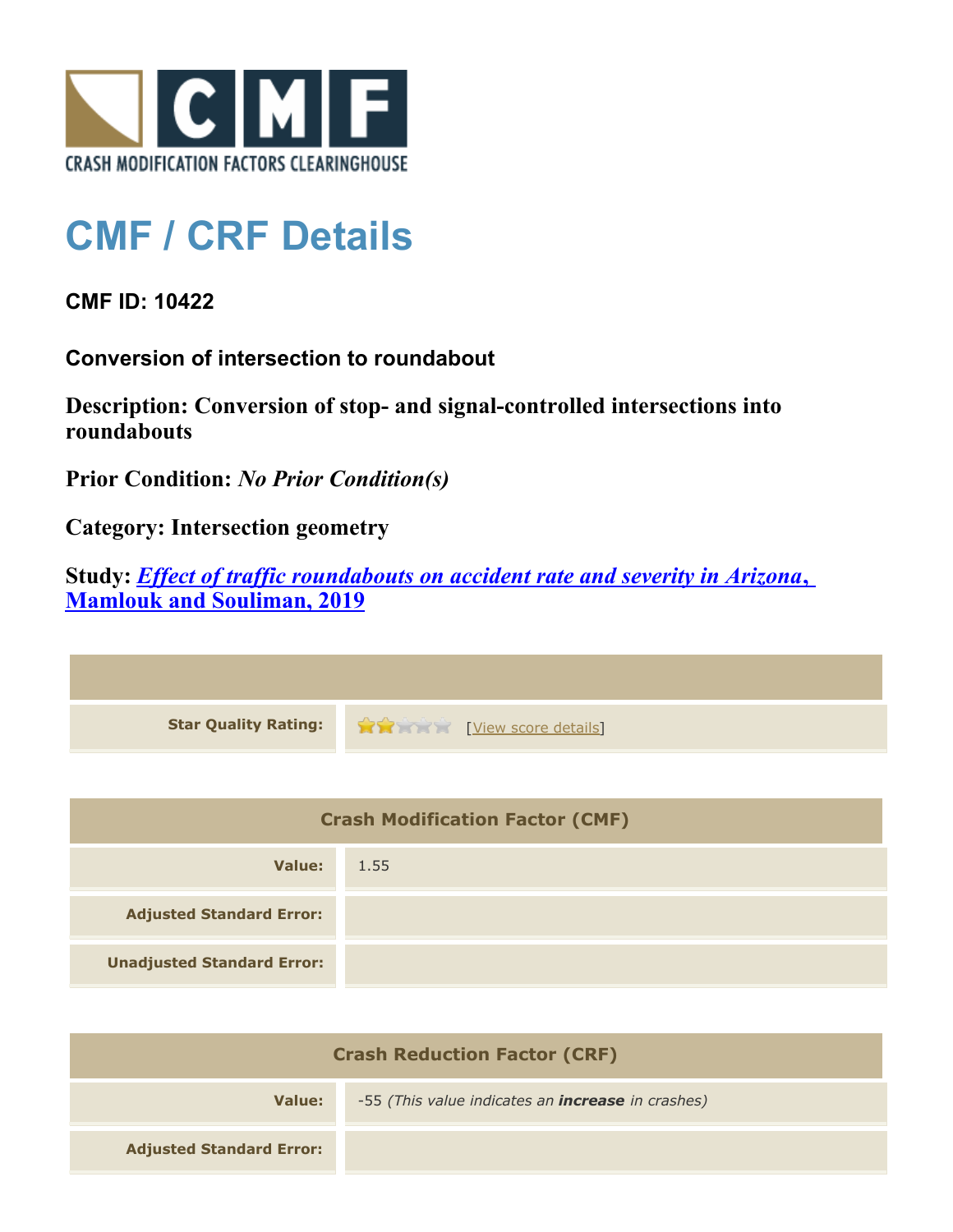| <b>Applicability</b>       |               |
|----------------------------|---------------|
| <b>Crash Type:</b>         | All           |
| <b>Crash Severity:</b>     | All           |
| <b>Roadway Types:</b>      | Not specified |
| <b>Number of Lanes:</b>    |               |
| <b>Road Division Type:</b> |               |
| <b>Speed Limit:</b>        |               |
| <b>Area Type:</b>          | Urban         |
| <b>Traffic Volume:</b>     |               |
| <b>Time of Day:</b>        | Not specified |

## *If countermeasure is intersection-based*

| <b>Intersection Type:</b>         | Roadway/roadway (not interchange related) |
|-----------------------------------|-------------------------------------------|
| <b>Intersection Geometry:</b>     | Not specified                             |
| <b>Traffic Control:</b>           | Roundabout                                |
| <b>Major Road Traffic Volume:</b> |                                           |
| <b>Minor Road Traffic Volume:</b> |                                           |

| <b>Development Details</b>      |    |
|---------------------------------|----|
| <b>Date Range of Data Used:</b> |    |
| <b>Municipality:</b>            |    |
| State:                          | AZ |